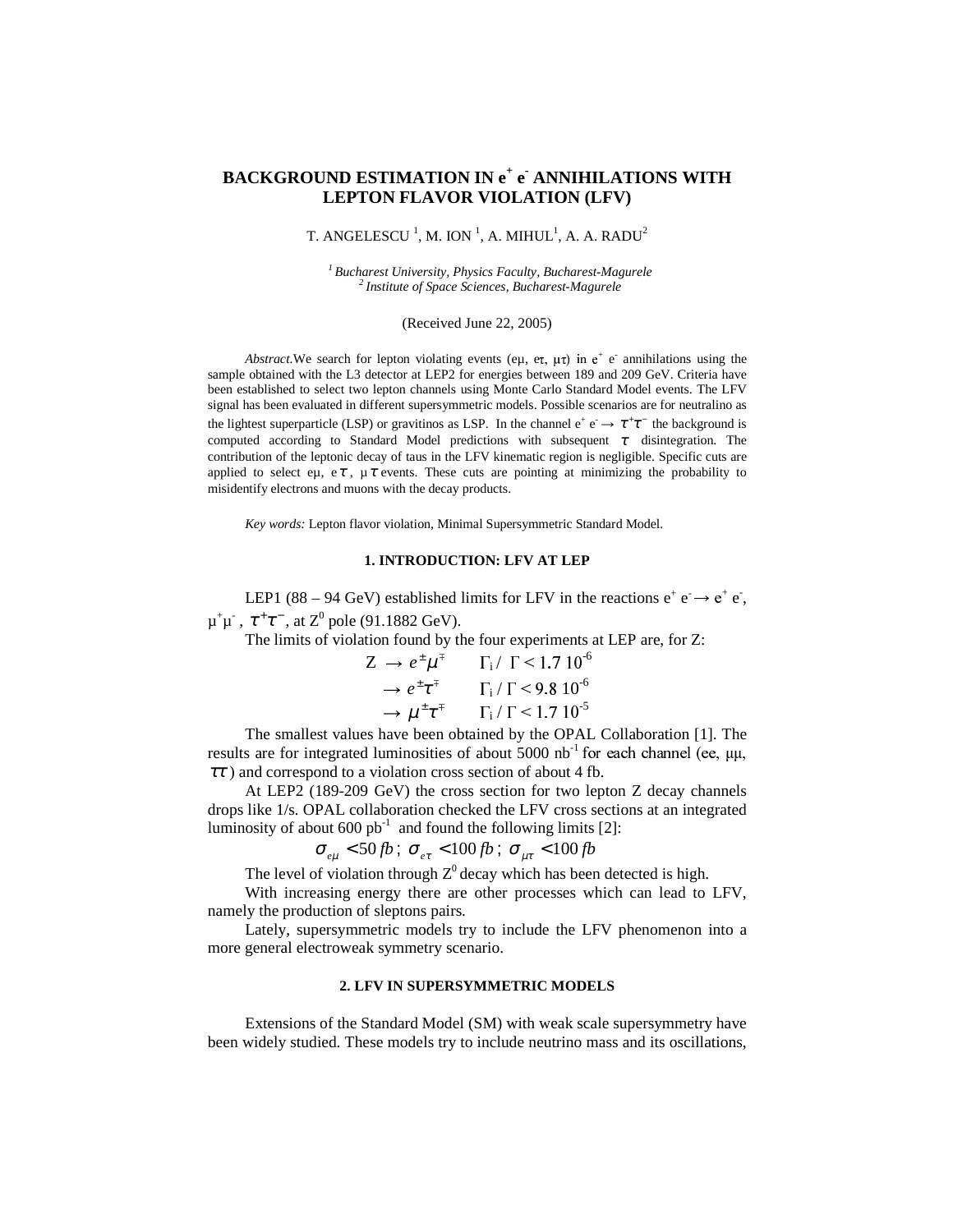weak decay processes with LFV (like  $\mu \rightarrow e\gamma$ ), slepton production and the existence of the lightest supersymmetric particle (LSP), candidate for the dark matter in Universe.

The reaction candidates for LFV through slepton production are [3]:<br> $e^+e^- \rightarrow \tilde{l}^- \tilde{l}^+ \rightarrow l^+l^- \tilde{\mathbf{v}}^0 \tilde{\mathbf{v}}^0$  ( $\mathbf{R} + \mathbf{\alpha}$ )

383 Background estimation in e

$$
e^+e^- \to \tilde{l}_i^{\ \top}\tilde{l}_j^{\ \top} \to l_\beta^{\ \top}l_\alpha^{\ \top}\tilde{\chi}_b^0\tilde{\chi}_a^0 \quad (\beta \neq \alpha)
$$

$$
\to l_\beta^{\ \top}l_\alpha^{\ \top}\tilde{\chi}_b^{\ \top}\tilde{\chi}_a^{\ \top} \quad (\beta \neq \alpha)
$$

$$
\tilde{\chi}^{\pm} \to e^{\pm}\chi^0 \quad (\text{LSP})
$$

The signature of such reactions is two hard isolated leptons and missing energy or transverse momentum, assuming  $\chi^0$  is stable or long living. The LFV signal appears in the slepton production with flavor mixing.

The background for this signal is given by  $W^+W^-$  and  $\bar{t}t$  production and can be evaluated in the Standard Model.

There is also a background from two slepton flavor conserving reactions as well as from  $\tilde{\tau} \tilde{\tau}^*$  production followed by leptonic decays of  $\tau$ 's.

With the mixing angle being maximal, the flavor violating dilepton signal is high, the same as for flavor conserving signal. For smaller mixing angle the flavor violation signal is significantly smaller and the background is unknown and may not be small.

The cross sections in fb for the signals ( $e^{\pm}\mu^{\mp} E_T$ ,  $e^{\pm}\tau^{\mp} E_T$ ,  $\mu^{\pm}\tau^{\mp} E_T$ ) are given in figure 1 for different beam polarizations [4].

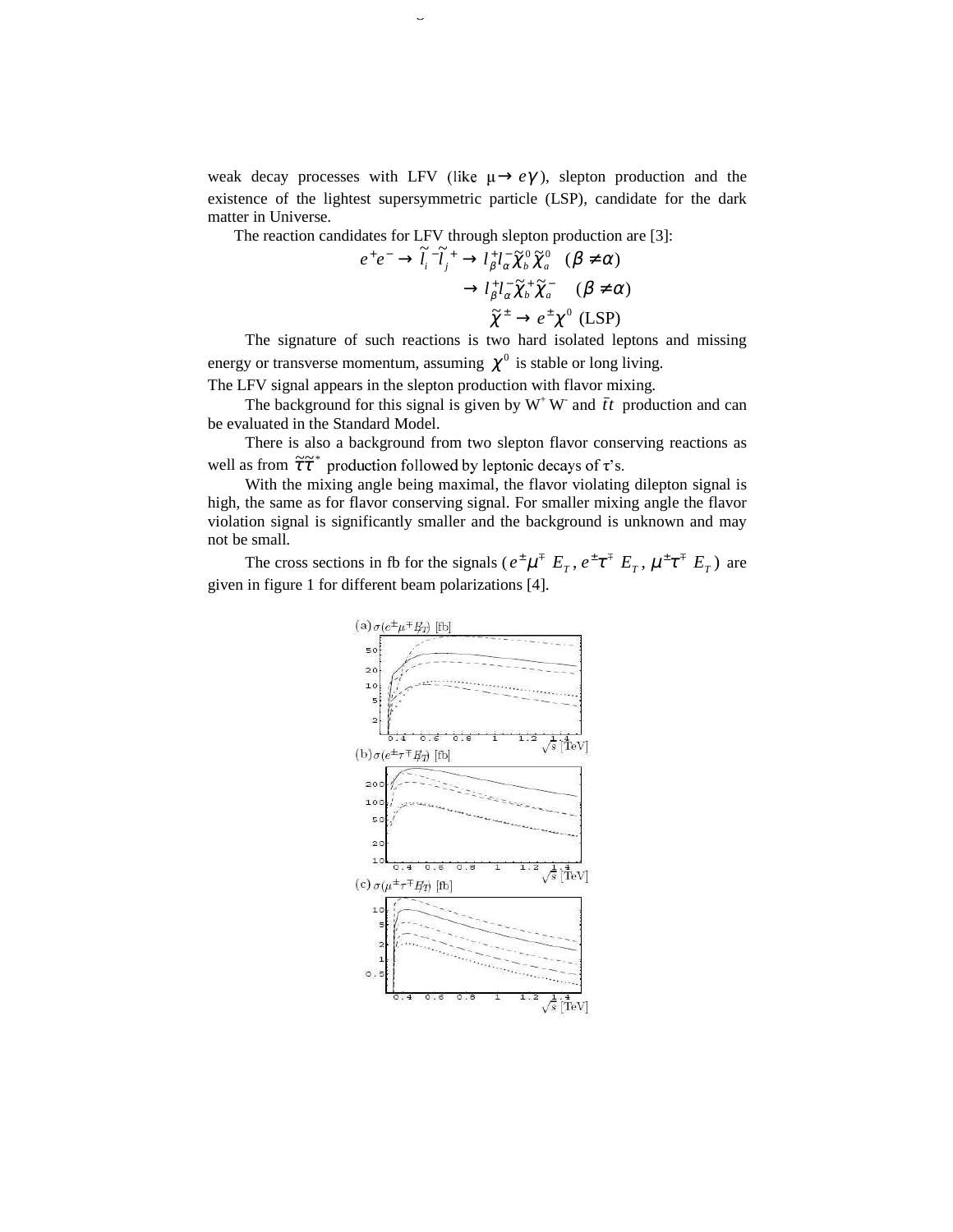Fig. 1 -  $e^{\pm} \mu^{\mp} E_{\tau}$ ,  $e^{\pm} \tau^{\mp} E_{\tau}$ ,  $\mu^{\pm} \tau^{\mp} E_{\tau}$  cross - sections as a function of  $\sqrt{s}$  for different beam polarizations (P- , P+)=(0,0) (full), (-0.8, -0.6) (dashed), (-0.8, 0.6) (dashed dotted), (0.8, -0.6) (long dashed), (0.8, 0.6) (dotted).

The cross section goes up to 250 fb for the  $e^{\pm} \tau^{\mp} E_{T}$  channel at 500 GeV. This proves the interest in looking for the background in this channel.

#### **3. BACKGROUND PROCESS FOR LFV**

Slepton disintegration ( $\tilde{\tau} \to \mu \tilde{\chi}_0$ ) leads to an energetic muon distribution peaked at:

$$
E_0 = \frac{m_{\tilde{\tau},\tilde{e}}^2 + m_{\mu,e}^2 - m_{\tilde{\chi}_0}^2}{2m_{\tilde{\tau},\tilde{e}}}
$$

With SUSY parameter values [5],  $E_0 \approx 89$  GeV.

In the laboratory system (LS) the energetic distribution is uniform between the limits:

$$
E_{\mu,e}^{\max(\min)} = E_0 (1 \pm \beta_{\tilde{\tau},\tilde{e}}) \gamma_{\tilde{\tau},\tilde{e}}
$$

with

$$
\beta_{\tilde{\tau},\tilde{e}}^2 = 1 - \frac{4m^2 \tilde{\tau} \tilde{e}}{s} \text{ and } \gamma_{\tilde{\tau},\tilde{e}}^2 = \frac{1}{1 - \beta_{\tilde{\tau},\tilde{e}}^2}
$$

Looking for LFV signals ( $\tau \in E_T$ ,  $\tau \mu E_T$ ) we should eliminate the background  $\tau \tau \to \mu(e) + \tilde{\nu}_e + \nu_\tau$ .

Since the  $\mu$ (e) energetic distribution is significantly softer than that of the  $\tau$  leptons due to the energy shared with the two neutrinos, a cut in  $\mu(e)$  leptons energy is very helpful.

Such a cut does not affect much the signal but increases dramatically the signal to background ratio.

Figure 2 shows the energetic distribution of electrons and muons from the  $\tau$  decay in a reaction  $\tau \tau E_T$  simulated in the SM Monte Carlo program at 200GeV.



Fig. 2 - Energetic distribution of electrons (a) and muons (b) from  $\tau$  decay in  $\tau \tau$  E<sub>T</sub> reaction.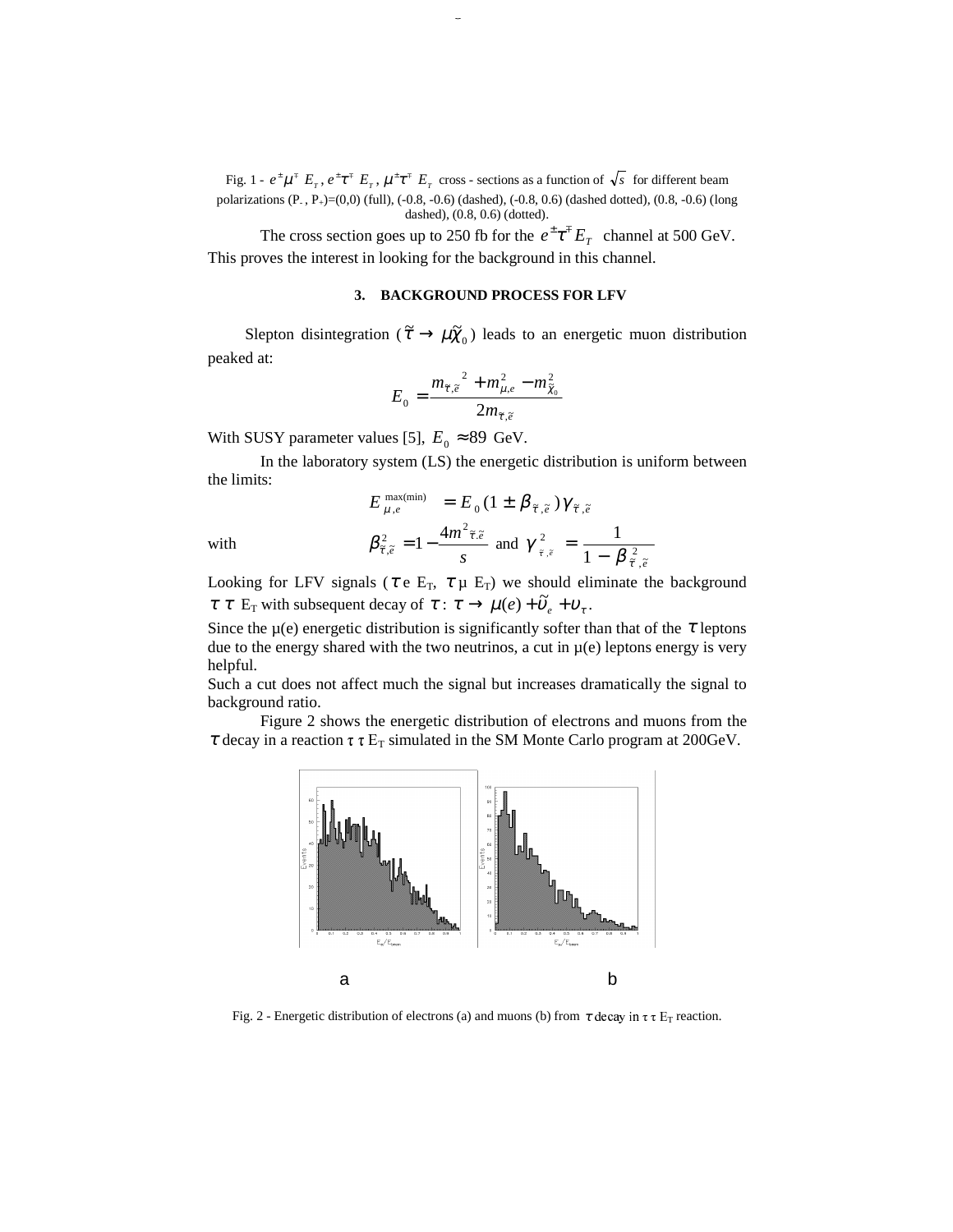Another cut which improves the signal / background ratio is that in the impact parameter of the lepton. The meaning of this parameter is shown in figure 3.

385 Background estimation in e



Fig. 3 - Definition of the impact parameter for the decay  $\tau \to \mu \tilde{\nu}_{\mu} v_{\tau}$ 

If the  $\tau$  decays at the distance 1 and the muon direction makes an angle  $\theta$  with the  $\tau$  direction, the impact parameter is:

$$
\langle l\sin\theta\rangle = c\tau_{\tau} \frac{\beta_{\tau} |p_{\tau}^{0}|}{(p_{\parallel}^{0} + \beta_{\tau} E^{0})}
$$

where  $c\tau_{\tau} = 86.93 \mu m$ ,  $\tau_{\tau}$  is the lifetime in the rest system of  $\tau$ ; E<sup>0</sup>,  $p_{\perp}^0$ ,  $p_{\perp}^0$ , are the energy and momentum components in the  $\tau$  rest system and  $\beta_{\tau}$ ,  $\gamma_{\tau}$  are the velocity and the Lorentz factor of  $\tau$  in LS.

$$
l = \gamma_{\tau} \beta_{\tau} c \tau_{\tau}
$$
 and  $\tan \theta = \frac{p_{\perp}^{0}}{(p_{\parallel}^{0} + \beta_{\tau} E^{0}) \gamma_{\tau}}$ 

The distribution of the impact parameter is a convolution of the  $\tau$  decaying length into  $\mu(e)$  with the parent  $\tau$  energy distribution.

We used instead the minimum distance of closest approach (DCA) distribution which has the same significance. It is shown in Figure 4 for electrons and muons from the  $\tau$  decay.

The cut limit is given by the vertex resolution. The r.m.s error on SDCA at 45GeV was (110 ± 1) µm [6]. At higher energy we found  $\approx 90 \mu m$ .

In figure 5 we applied different cuts on min DCA at 50  $\mu$ m and 100 $\mu$ m on electorn and muon energetic distribution.

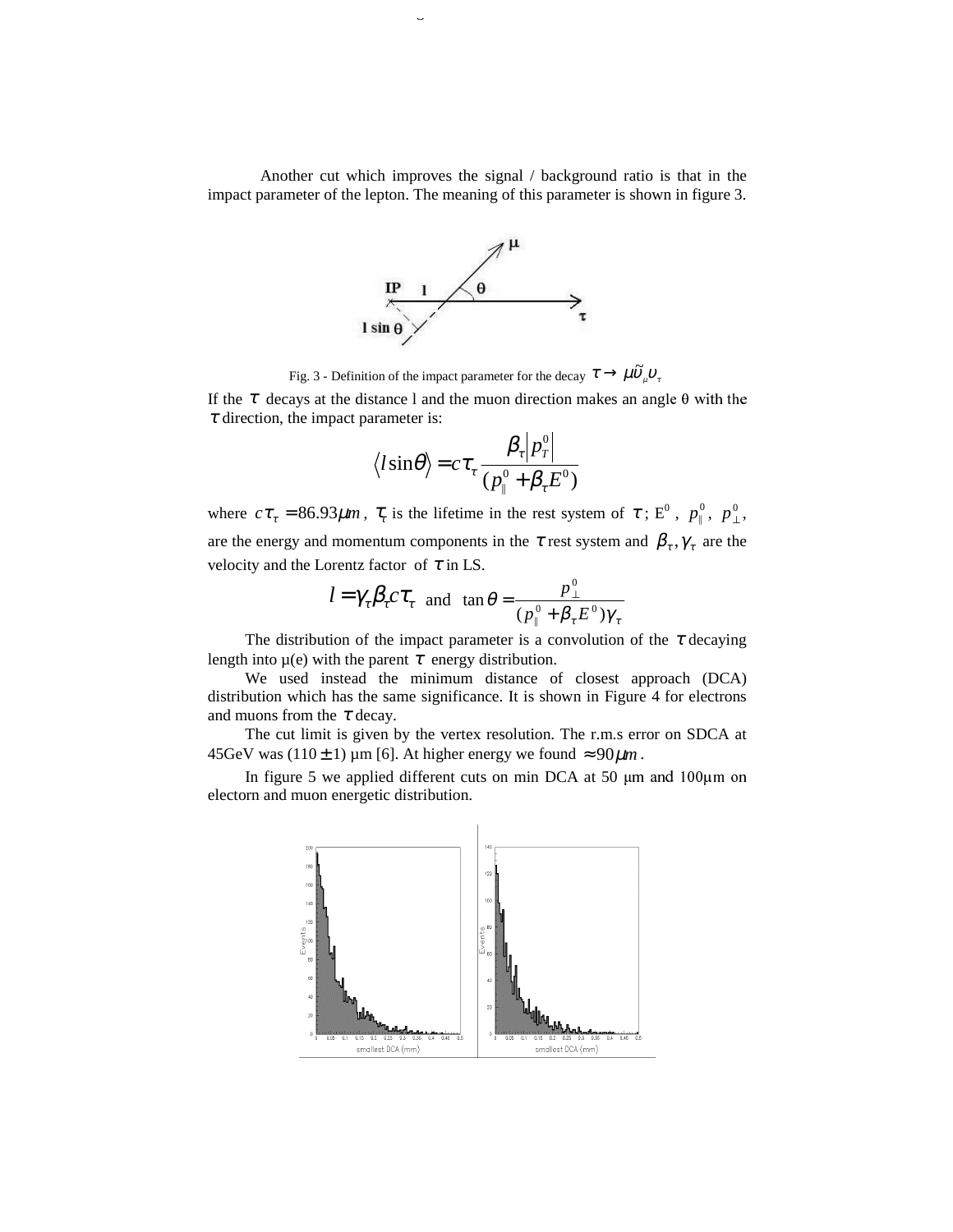

Fig. 5 - Energetic distribution of electrons (a) and muons (b) from the  $\tau$  decay with two cuts on SDCA.

We applied a cut at SDCA of 100 $\mu$ m in order to select LFV events in  $\tau$  e and  $\tau$   $\mu$  channels.

# **4. BACKGROUND EVALUATION FOR LFV AT L3 – LEP2**

The background evaluation is based on SM Monte Carlo simulated at LEP2 at 200 GeV with the programs KORALZ, BHWIDE, TEEGG and KK2f [7].

Events have been reconstructed through the L3 detector with the program GEANT. Leptons are identified by their signatures: electrons by matching between trajectories measured in the inner SMD and the energy deposit in the electromagnetic calorimeter, muons using tracks measured in the muon chamber and the energy deposit in the calorimeters. Taus are identified by their hadronic decays into one or three hadrons selected in the central barrel. Events that fail to produce two tau jets are rejected. Taus are selected into classes according to  $\tau$ decays. Table 1 shows the tau jet types.

| Tau jet type | Tau decay                                                | Branching ratio (%) |
|--------------|----------------------------------------------------------|---------------------|
| one-prong    | $\tau^- \to h^- v_\tau (\geq 1 \pi^0)$                   | $36.91 \pm 0.17$    |
| Electron     | $\tau^- \to e^- \nu_\tau \overline{\nu}_e$               | $17.81 \pm 0.07$    |
| Muon         | $\tau^- \to \mu^- \nu_\tau \overline{\nu}_\mu$           | $17.37 \pm 0.09$    |
| three-prong  | $\tau^- \rightarrow h^- h^- h^+ \nu_\tau (\geq 0 \pi^0)$ | $15.18 \pm 0.13$    |
| Pion (MIP)   | $\tau^- \rightarrow h^- \nu_\tau$                        | $11.79 \pm 0.12$    |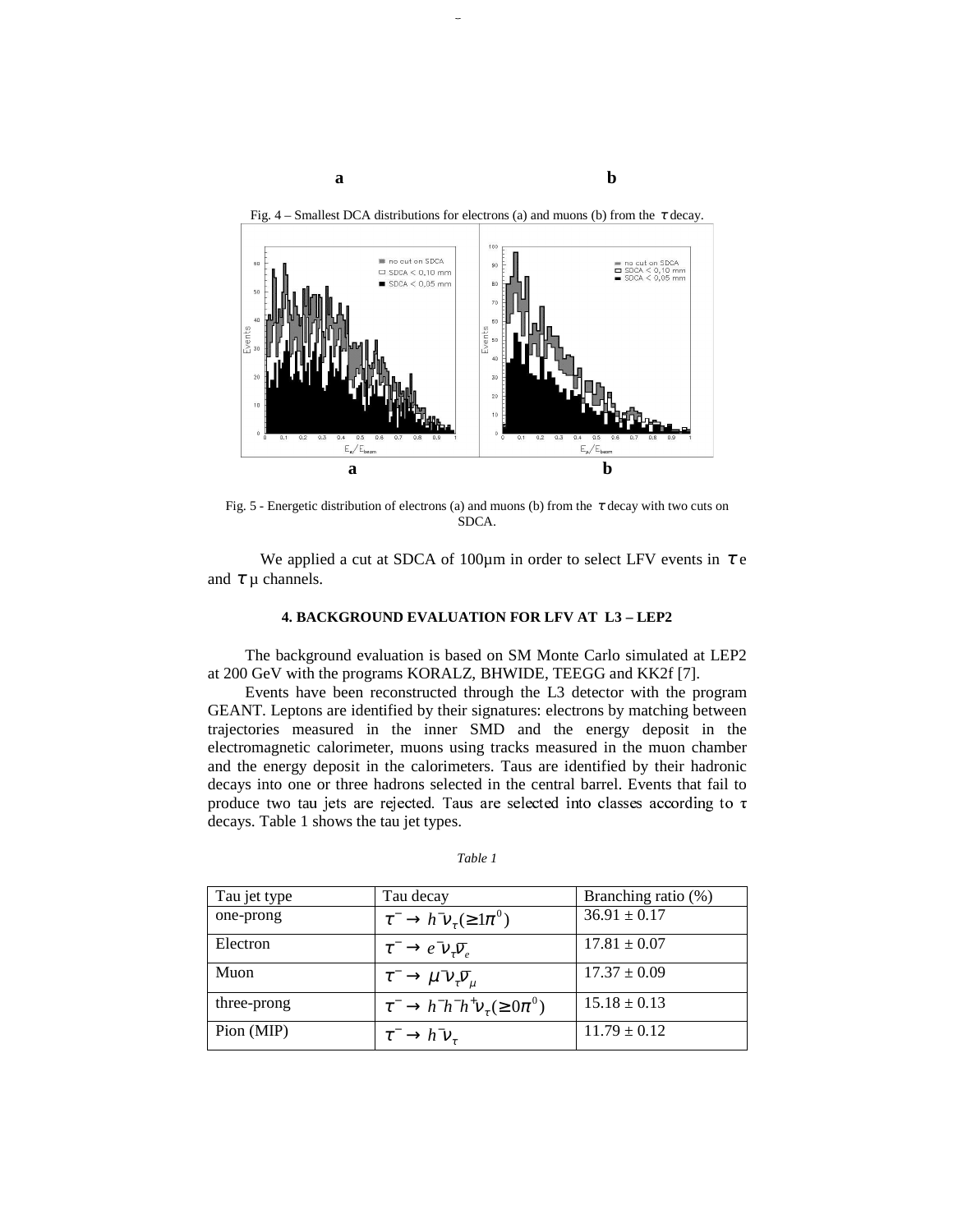As the neutrinos carry away a fraction of the energy, the reconstructed momenta of the taus is smaller than that of the electrons and muons in the processes  $e^+ + e^- \rightarrow e^+$  $+ e^{\dagger}, \mu^+ + \mu^-.$ 

Finally we used the reconstructed events:  $e^+ + e^- \rightarrow e^+ + e^$ e de la construction de la construction de la construction de la construction de la construction de la construction de la construction de la construction de la construction de la construction de la construction de la const  $^+ + e^- \rightarrow \mu^+ + \mu^$  e  $+$  +  $e^- \rightarrow \tau^+ + \tau^-$ 

by applying cuts on:

-

charge conservation

387 Background estimation in e

 $-$  | cos  $\theta_i$  |, | cos  $\theta_j$  | < 0.82 - thrust<sup>1</sup> > 0.95 -  $E_{j1} + E_{j2} > E_{beam}$ - max  $E_j > 0.8$   $E_{\text{beam}}$ 

Fig. 6 shows the leptons energetic distribution after all cuts ( $E_{e1}$ ,  $E_{e2}$ ,  $E_{\mu1}$ ,  $E_{\mu2}$ ,  $E_{\tau1}$ ,  $E_{\tau2}$ ). The events that survive these selection cuts are subject to specific eµ, e $\tau$ ,  $\mu\tau$  selection cuts.

These have been:

 $E_e/E_{beam} > 0.87$  $E_{\mu}/E_{beam}$   $> 0.83$  $SDCA < 0.1$  mm

We also cut all events with  $E/E_{beam} > 1.1$ .

<sup>1</sup> The thrust is defined as:  $2 \max |\vec{p} \cdot \vec{n}/\sum |p_i|$  $\overline{1}$  $\left(\vec{p}\cdot\vec{n}/\sum|p_i|\right)^2$ l  $2 \max \left( \vec{p} \cdot \vec{n} / \sum_{all} |p_i| \right)$  for all tracks with  $\vec{p} \cdot \vec{n} > 0$  (the maximum value is taken in respect with  $\vec{n}$ ) [9].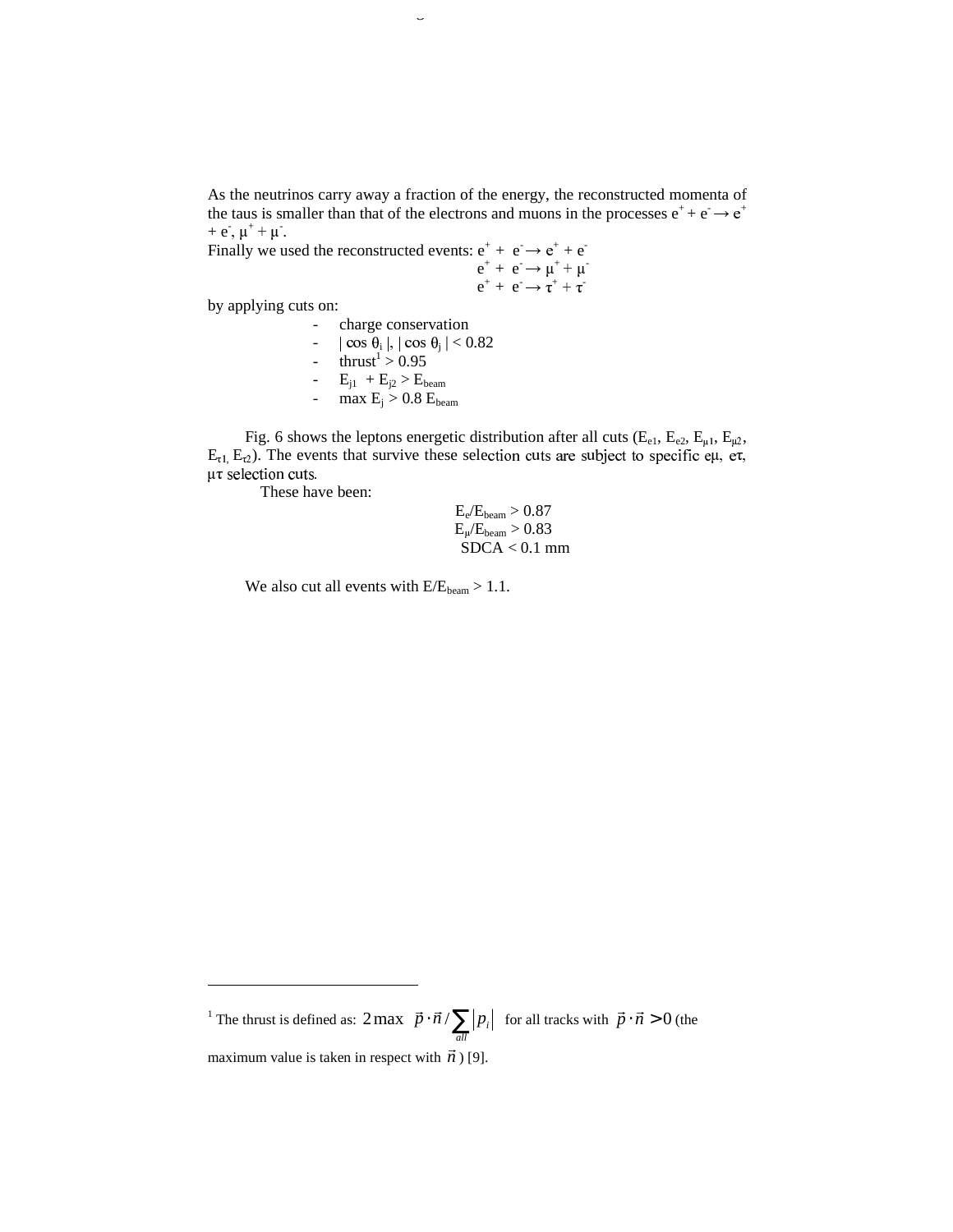

Fig. 6. - The leptons energetic distributions after all cuts  $(E_{el} - (a), E_{e2} - (b), E_{\mu l} - (c), E_{\mu 2} - (d), E_{\tau l} -$ (e),  $E_{t2} - (f)$ ).